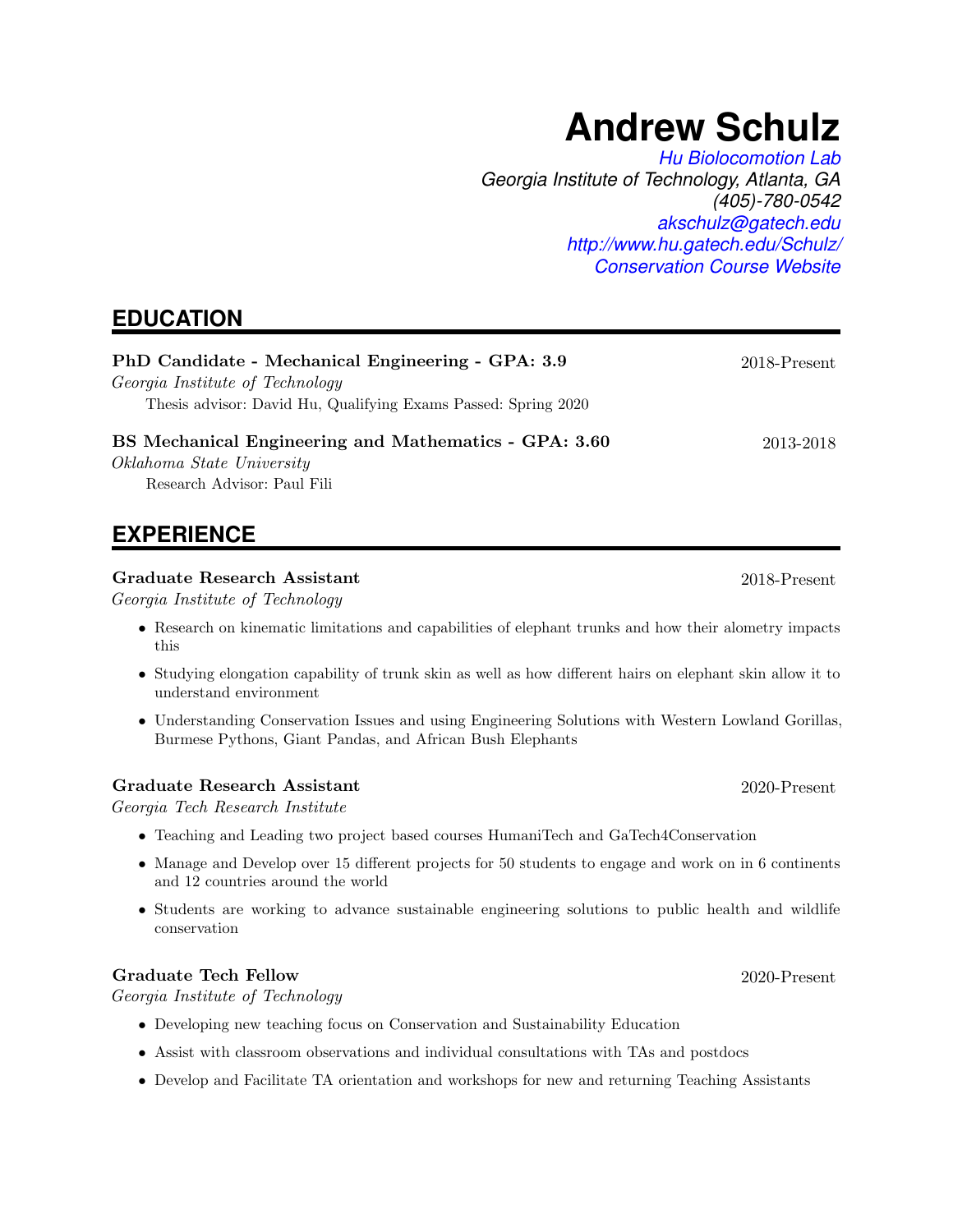#### Elephant Husbandry & Research Intern 2019-Present

Zoo Atlanta

- Assist with communicating Zoo Atlanta research with a broader audience
- Assist with Education program of bringing Zoo Atlanta Research into the Classroom for K-12 Science Classes
- Assist elephant keepers with daily elephant upkeep and training's
- Working to improve Zoo Atlanta's education, outreach, and conservation for African Elephants

# **TEACHING**

- Fall 20: HumaniTech VIP Instructor of Record for 25 undergraduate students and two graduate students working on 8 different projects
- Fall 20: GaTech4Wildlife VIP Instructor of Record for 20 undergraduate students and two graduate students working on 6 different projects
- Spring 20: GaTech4Wildlife VIP Instructor of Record for 13 undergraduate students and two graduate students working on 4 different projects
- Fall 19: HumaniTech VIP Worked as Teaching Assistant for Vertically Integrated Project for 30 students working on 8 different projects
- Fall 19: GaTech4Wildife VIP Worked as Teaching Assistant for Vertically Integrated Project for 12 students working on 4 different projects
- Fall 18: Science Communication Seminar Worked as Teaching Assistant for Science Communication Seminar for 20 graduate students

# **PEER-REVIEWED JOURNAL PAPERS**

- 2. A. Schulz, Jian Ning Wu, and D. Hu, "How elephant trunks lift and wrap", Journal of Experimental Biology TBD, TBD (Under Review).
- 1. A. Schulz,Jian Ning Wu, D. Shumate, S. Braccini Slade, S. Rivera, and D. Hu, "Elephants Use Suction to Grab Fragile Items", Royal Society Interface TBD, TBD (Submitted).

# **BOOK CHAPTER**

• A. Schulz, S. Hooper, ["Proboscidea morphology"](https://link.springer.com/referenceworkentry/10.1007/978-3-319-47829-6_1320-1), Encyclopedia of Animal Cognition and Behavior Springer, 2020 (Published).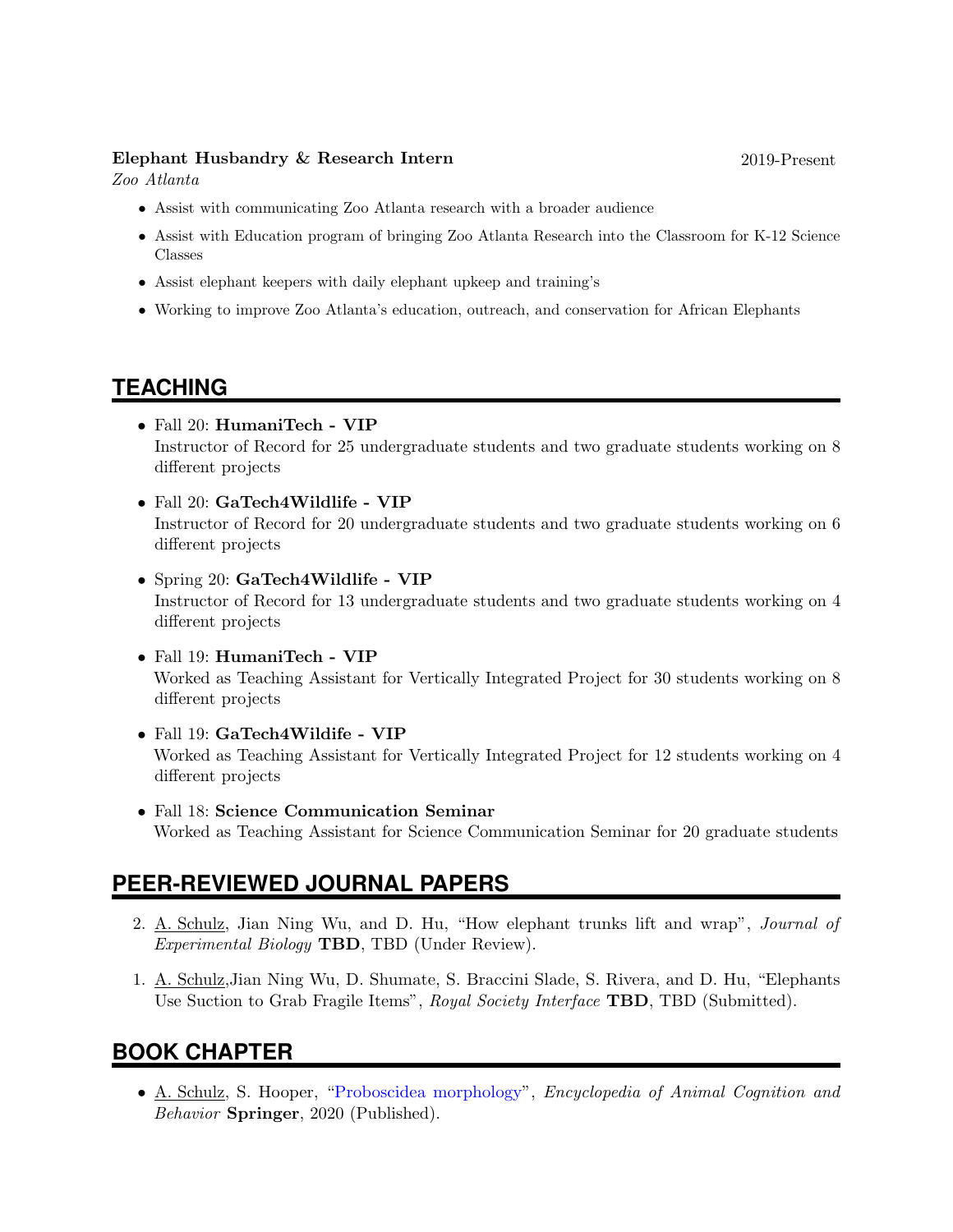### **RESEARCH GRANTS [\$50,900 - Awarded, \$962,500 - Pending]**

- Zoo Atlanta Research Collaboration Grant, "Construction of Conservation Technology Devices for Zoological Housed Species", \$1,500 (Grant Writer, Awardee & Co-PI, 4/20-4/22).
- European Hair Research Society Research Collaboration Grant, "African Elephant Sensing Capabilities through Proboscis Vibrissal Hairs", \$2,500 (Grant Writer & Awardee, 4/19-12/19).
- Smith gall-Watts Grant, "How Elephant Trunks Traverse an Array of Pegs", \$14,000 (Grant Writer & Awardee, 8/18 - 8/19).
- Georgia Tech Research Institute, "Teaching STEM Majors about Sustainability, Public Health, and Wildlife Conservation", \$25,000 (Grant Writer - Awarded, 8/20-4/21).
- Army Research Office URAP& HSAP, "Bio-mechanics of Elephant Trunks and Fire Ants", \$7,500 (Grant Writer - Awardee, 4/20-8/20).
- American Physical Society, "Division of Biological Physics Travel Award", \$400 (Grant Writer, Awardee, 3/20).
- National Science Foundation BIO Division of Integrative Organismal Systems, "Bear Biomechanics: Walking, Climbing, and Morphological Insights into Ursidae Family", \$512,000 (Grant Writer - Submitted, 1/21-3/22).
- Army Research Office Grant, "Material, Mechanics, and Perception in the Elephant Trunk", \$450,000 (Grant Writer - Pending, 1/20-12/22).

### **CONFERENCE TALKS**

- 17. Seleb B., Schulz A., Wallace R.,Hu D.L., "Early Outcomes of a Wildlife Conservation Course", Oral Presentation at Animal Behavior Society , (Web Conference - July 24, 2020).
- 16. Schulz A., Plotzyk M., Julia, Boyle C.,Hu D.L., Higgins C., "Stretching the Truth...About Elephant Trunks", Poster Presentation at Animal Behavior Society , (Web Conference - June 11, 2020).
- 15. Seleb B., Schulz A.,Hu D.L., "Creating a Conservation Technology Education Course ", Oral Presentation at ConservTex Conference , (Web Conference - May 8, 2020).
- 14. Schulz A., Plotzyk M., Julia, Boyle C.,Hu D.L., Higgins C., "African Elephant Sensing Capabilities through Proboscis Vibrissal hairs", Poster Presentation at European Hair Research Association Annual Conference - Accepted , (Sheffield, United Kingdom, June 24, 2020).
- 13. Schulz A., Hu D.L., "Elephant Husbandry, Research, and Conservation Education", Oral Presentation at Next Generation of Elephant Management Conference - Accepted , (Tampa Bay, FL, May 24, 2020).
- 12. Schulz A., Lee S., Hu D.L., "The Elephant Trunk: Nature's Soft Manipulator", Poster Presentation at Active Sensing: From Animals to Robots - Accepted , (Rehovot, Israel, March 24, 2020).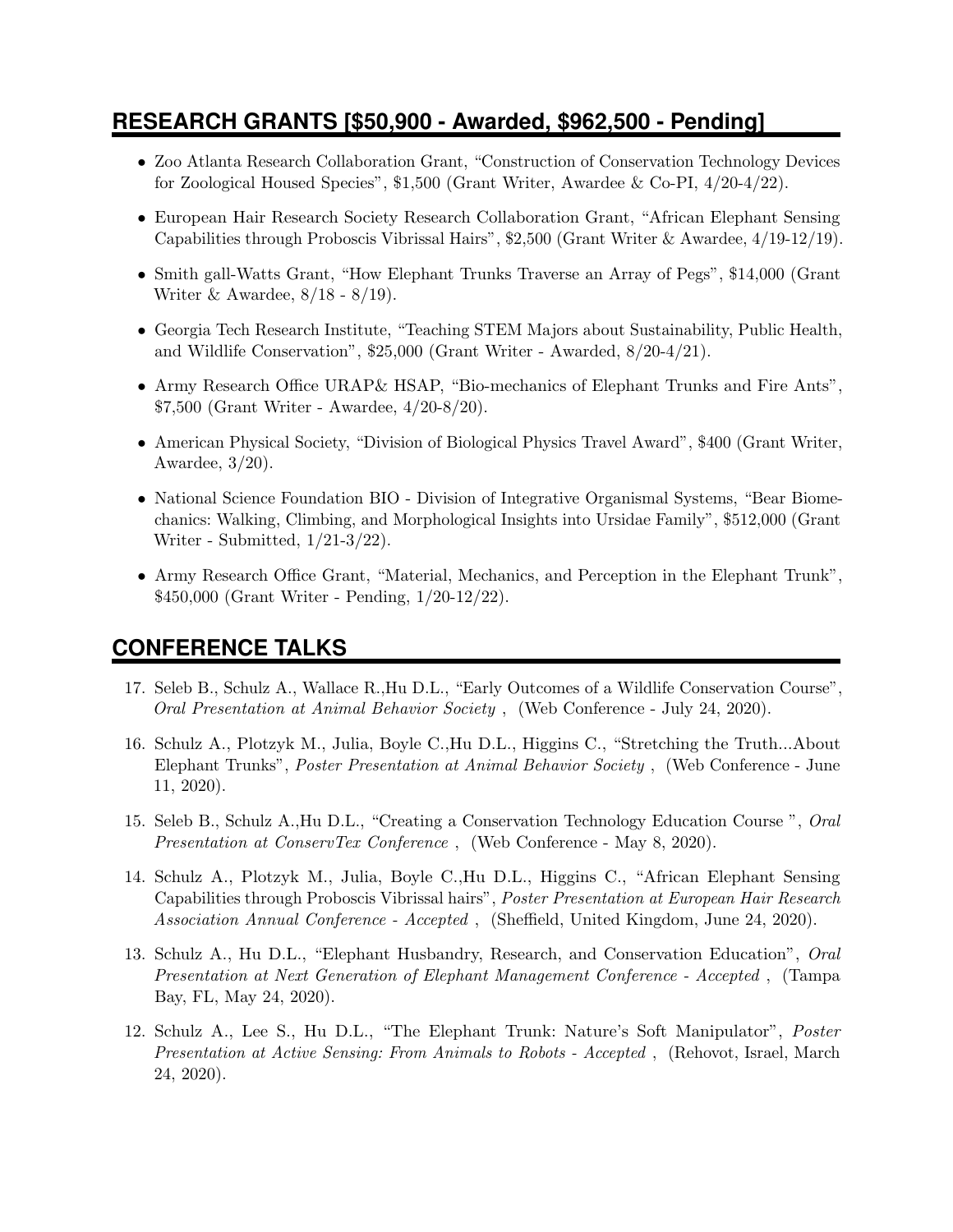- 11. Schulz A., Boyle C., Higgins C., Hu D.L., "African Elephant Sensing Capabilities through Skin and Hair", Oral presentation at American Physical Society Annual March Meeting - Submitted , (Denver, CO, March 3, 2020).
- 10. Schulz A., Rincon C., Hu D.L., "Elephant Trunks Behave like Telescoping Poles", Oral Presentation at Society of Integrative and Comparative Biology 2020 National Meeting - Accepted , (Austin, TX, January 6, 2020).
- 9. Schulz A., Ayala J., Zhao W., Rong H., Hu D.L., "Panda Cub Climbing for Conservation", Oral Presentation at Society of Integrative and Comparative Biology 2020 National Meeting - Accepted , (Austin, TX, January 4, 2020).
- 8. Schulz A., Ayala J., Zhao W., Rong H., Hu D.L., "Using Climbing to grade Panda Cubs for Reintroduction", Oral Presentation at Annual Conference of Chinese Committee of Giant Panda Breeding Techniques , (Chengdu, China, November 8th, 2019).
- 7. Zhao R., Schulz A., Ayala J., Hu D.L., "Climbing Ability of Giant Pandas", Society of Integrative and Comparative Biology 2019 Meeting , (Winston Salem, NC, October 26, 2019).
- 6. Seleb B., Schulz A., Wallace R., Hu D.L., "Engineering Effective Elephant Encounters", Society of Integrative and Comparative Biology 2019 Meeting , (Winston Salem, NC, October 26th, 2019).
- 5. Schulz A., Hu D.L., "Mechanics of Elephant Trunk Wrinkles", Oral presentation at American Physical Society Annual March Meeting , (Boston, MA, March 7, 2019).
- 4. Schulz A.,Lee A., Wheeler-Toppen J., "Fantastic Phenomena: How research on the physics and biology of animal motion can drive 3D Lessons", Oral presentation at Georgia Science Teachers Association Annual Meeting , (Columbus, GA, February 15, 2019).
- 3. Schulz A., Wu J, Hu, D.L., "Elephants wrap their trunks around objects to better distribute forces", Oral presentation at Society of Integrative and Comparative Biology 2019 National Meeting , (Tampa Bay, FL, January 5, 2019).
- 2. Schulz A., Wu J, Hu, D.L., "How an elephant trunk lifts and wraps", American Physical Society Division of Fluid Dynamics National Conference , (Atlanta, GA, November 19, 2018).
- 1. Schulz A., Wu J, Hu, D.L., "Elephant Power Lifters", Society of Integrative and Comparative Biology 2018 Meeting , (Clemson, SC, November 10, 2018).

#### **SYNERGISTIC ACTIVITIES**

- President of Georgia Tech Mechanical Engineering Graduate Association
- Member of Tech to Teaching Program
- Member of Woodruff School Graduate Research Development Committee
- Zoo Atlanta Docent
- Elephant Managers Association Husbandry Committee Member